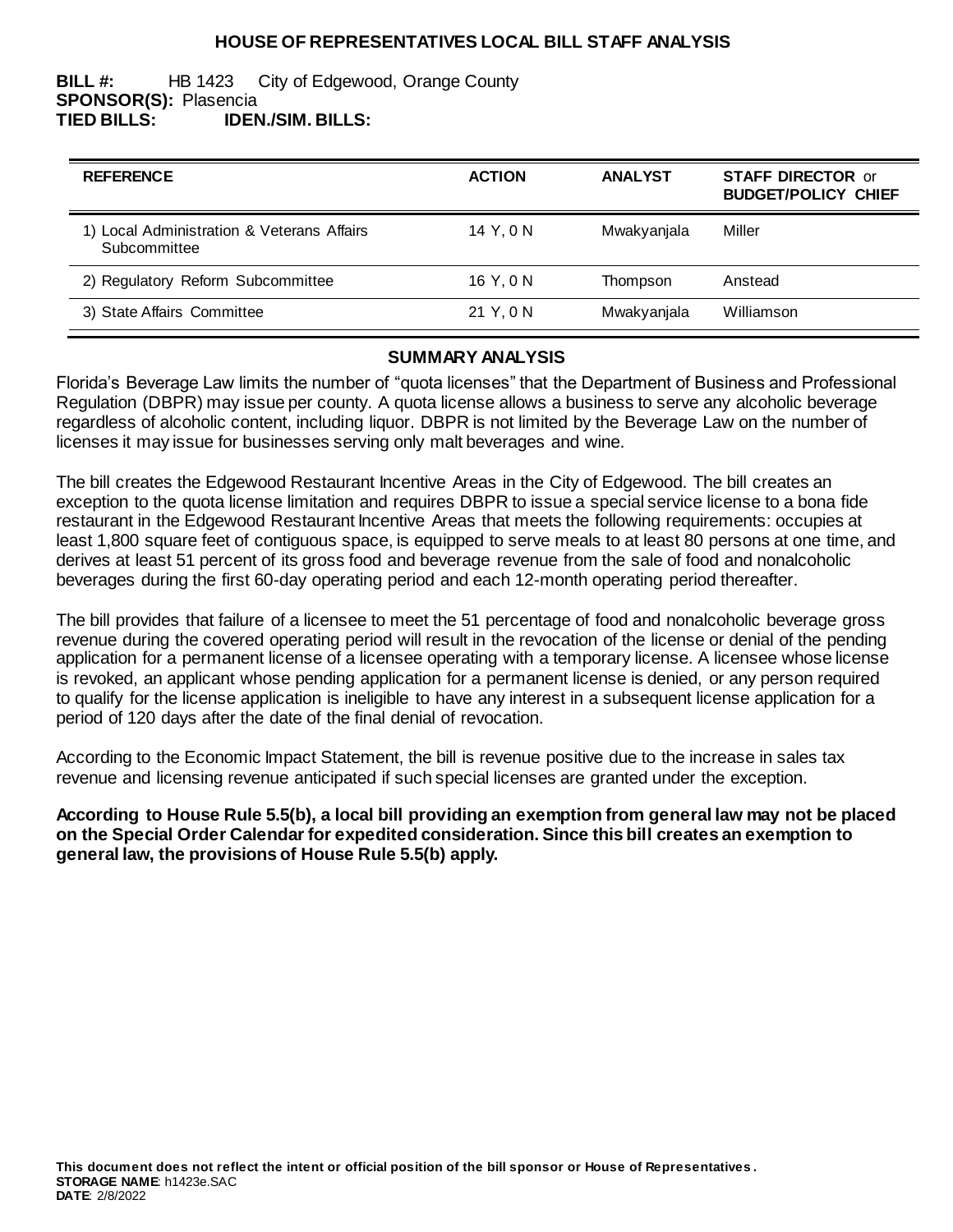# **FULL ANALYSIS**

# **I. SUBSTANTIVE ANALYSIS**

# A. EFFECT OF PROPOSED CHANGES:

# **Present Situation**

The Division of Alcoholic Beverages and Tobacco (Division) within the Department of Business and Professional Regulation (DBPR) is responsible for regulating the conduct, management, and operation of the manufacturing, packaging, distribution, and sale of alcoholic beverages within the state.<sup>1</sup> Chapters 561-565 and 567-568, F.S., comprise Florida's Beverage Law.

Under the Beverage Law, DBPR is not limited on the number of licenses it issues to businesses selling malt beverages or wine. However, statute limits the number of licenses that may be issued under s. 565.02(1)(a)-(f), F.S., to one license per 7,500 residents per county with a minimum of three licenses per county that has approved the sale of intoxicating liquors.<sup>2</sup> This license, often referred to as a "quota license," allows a business to sell any alcoholic beverage regardless of alcoholic content, including liquor or distilled spirits.<sup>3</sup>

There are several exceptions to the quota license limitation, $4$  and businesses that meet the requirements set out in one of the exceptions may be issued a special license by DBPR allowing the business to serve any alcoholic beverages regardless of alcohol content. A food service establishment may qualify for an exemption if the building has at least 2,500 square feet of service area, is equipped to serve meals to 150 persons at one time, and derives at least 51 percent of its gross food and beverage revenue from the sale of food and nonalcoholic beverages during the first 120-day operating period and the first 12-month operating period thereafter.<sup>5</sup>

Alcoholic beverages sold for consumption on premises must be consumed inside the licensed premises.<sup>6</sup> DBPR may approve a temporary expansion of the licensed premises to include a sidewalk or other outdoor area for special events.<sup>7</sup> The business must pay an application fee of \$100, stipulate the timeframe for the special event, submit a sketch outlining the expanded premises, and submit written approval from the county or municipality.

# **Effect of the Bill**

The bill creates the Edgewood Restaurant Incentive Areas in the City of Edgewood.

The bill requires DBPR to issue a special food service license to a bona fide restaurant in the Edgewood Restaurant Incentive Areas that occupies at least 1,800 square feet of contiguous space, is equipped to serve meals to at least 80 persons at one time, and derives at least 51 percent of its gross food and beverage revenue from the sale of food and nonalcoholic beverages during the first 60-day operating period and each 12-month operating period thereafter. The bill includes a complete legal description of the area in which the exemption to the quota license will apply.

The bill provides that failure of a licensee who is issued a special license to meet the 51 percentage of food and nonalcoholic beverage gross revenue requirement during the covered operating period will result in the revocation of the license or denial of the pending application for a permanent license of a licensee operating with a temporary license. A licensee whose license is revoked, an applicant whose pending application for a permanent license is denied, or any person required to qualify for the special

l

- <sup>5</sup> S. 561.20(2)(a)4., F.S. *See* Rule 61A-3.0141, F.A.C.
- <sup>6</sup> *See* s. 561.01(11), F.S. (defining "licensed premises" and requiring written approval from the county or municipality to include a sidewalk or any other outside area as part of the licensed premise).

<sup>7</sup> S. 561.01(11), F.S. *See* Rule 61A-5.0013, F.A.C.

**STORAGE NAME**: h1423e.SAC **PAGE: 2**

<sup>1</sup> S. 561.02, F.S.

<sup>2</sup> S. 561.20(1), F.S.

<sup>3</sup> S. 565.02, F.S.

<sup>4</sup> S. 561.20(2), F.S.